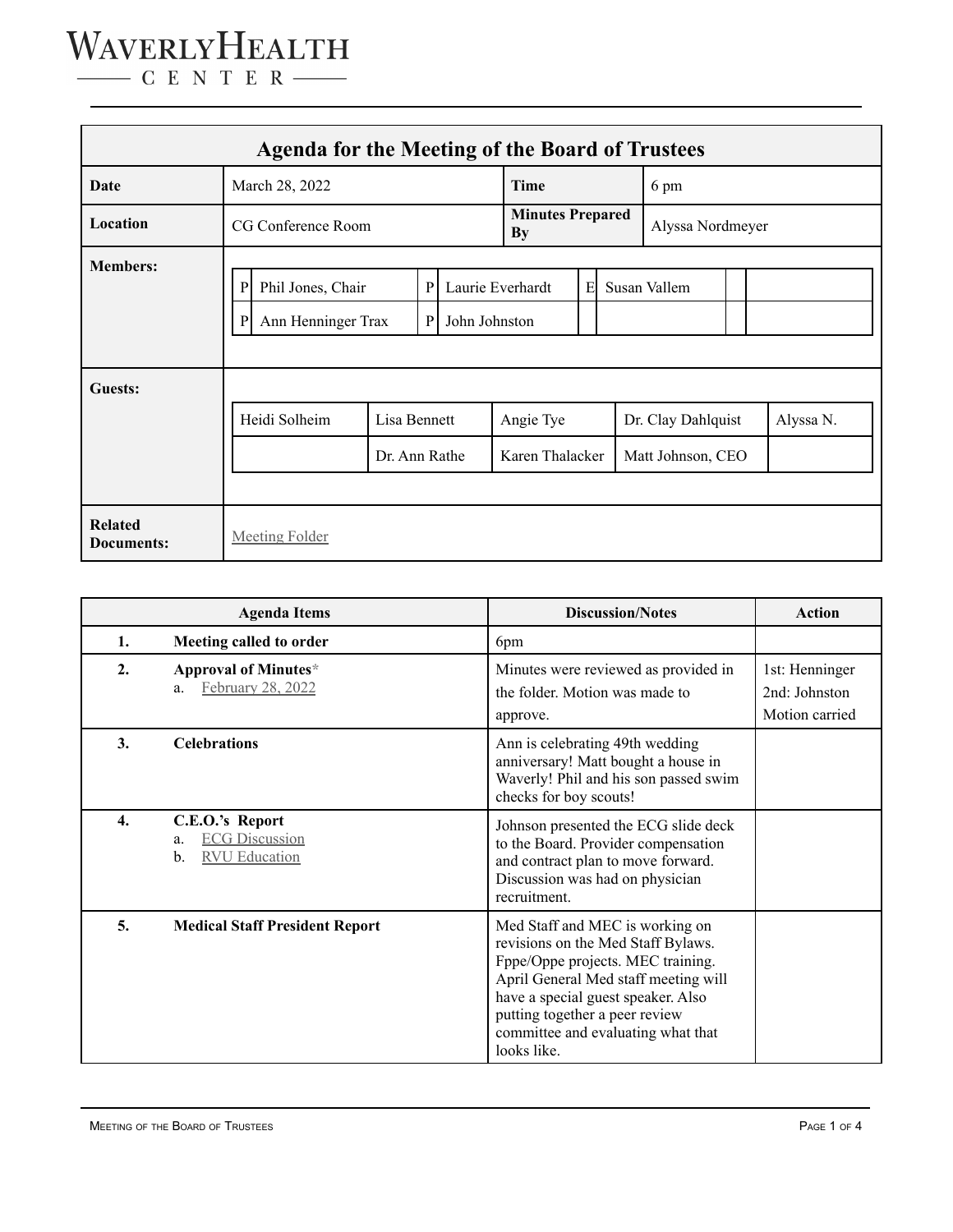## WAVERLYHEALTH

 $\begin{tabular}{c} \quad \quad \textbf{C} \textbf{E} \textbf{N} \textbf{T} \textbf{E} \textbf{R} \end{tabular}$ 

| 6.  | <b>Financial and Statistical Report</b><br><b>Financial Presentation ppt.</b><br>a.<br><b>Financial Report</b><br>$\mathbf b$ .<br><b>Employed Provider Stats</b><br>$\mathbf{c}$ .                                                                                                                                                                                                                                                                                                                         | Bennett presented the financial report<br>for February. Motion to approve was<br>made.                                                                                                                                                                                                         | 1st: Johnston<br>2nd: Everhardt<br>Motion carried  |
|-----|-------------------------------------------------------------------------------------------------------------------------------------------------------------------------------------------------------------------------------------------------------------------------------------------------------------------------------------------------------------------------------------------------------------------------------------------------------------------------------------------------------------|------------------------------------------------------------------------------------------------------------------------------------------------------------------------------------------------------------------------------------------------------------------------------------------------|----------------------------------------------------|
| 7.  | <b>Finance Committee*</b><br>Minutes - None<br>a.<br><b>Capital Requests</b><br>b.<br>i. Hyland Implementation*<br>ii. Paragon Hardware*<br><b>Capital Report</b><br>$\mathbf{c}$ .<br>Cash Investments & Transfer Report<br>d.<br><b>Financial Assistance Requests</b><br>e.                                                                                                                                                                                                                               | Hyland Implementation capital request<br>was discussed.<br>Paragon Hardware capital request was<br>discussed. Motion to approve was made<br>to approve both requests in one<br>approval.<br>Capital report and Cash Investment<br>report were reviewed as provided in<br>packet. No questions. | 1st: Everhardt<br>2nd: Henninger<br>Motion carried |
| 8.  | <b>Hospital Quality Report</b><br>Organizational Dashboard<br>a.                                                                                                                                                                                                                                                                                                                                                                                                                                            |                                                                                                                                                                                                                                                                                                |                                                    |
| 9.  | <b>Board Quality Committee Report</b>                                                                                                                                                                                                                                                                                                                                                                                                                                                                       |                                                                                                                                                                                                                                                                                                |                                                    |
| 10. | <b>Administrative Reports:</b><br><b>CNO</b> Report<br>a.<br><b>HR</b> Report<br>b.<br><b>CFO</b> Report<br>c.<br>d.<br>COO Report<br><b>Building Project Update and</b><br>$\mathbf{1}$ .<br><b>Expense Tracking</b><br><b>CMO</b> Report<br>e.<br><b>Organization Committees</b><br>f.<br>i. EOC Committee - March<br>ii. Policy and Procedure Committee -<br>March                                                                                                                                       | Administrative Reports were reviewed<br>as provided in the packet. Discussion<br>was had on areas of interest.<br>Organizational Committee reports were<br>reviewed as provided in the meeting<br>packet.                                                                                      |                                                    |
| 11. | <b>Medical Staff Reports*</b><br>ED Provider Committee - February<br>a.<br>b.<br>IPC Committee - March<br>c. IPM/Hospitalist Committee - January and<br>March<br>Lab Committee - March<br>d.<br>Maternity-Child Services Committee -<br>e.<br>March<br>Medical Executive Committee (MEC) -<br>f.<br>March<br>Pharmacy & Therapeutics Committee -<br>g.<br>March<br>Rural Health Clinic Steering Committee -<br>h.<br>March<br>Surgery and Anesthesia Committee - March<br>$i$ .<br>Trauma Committee - March | Medical Staff Reports were reviewed as<br>included in the meeting packet. Motion<br>was made to approve all actions in<br>committees.                                                                                                                                                          | 1st: Johnston<br>2nd: Everhardt<br>Motion carried  |
| 12. | <b>Old Business</b>                                                                                                                                                                                                                                                                                                                                                                                                                                                                                         |                                                                                                                                                                                                                                                                                                |                                                    |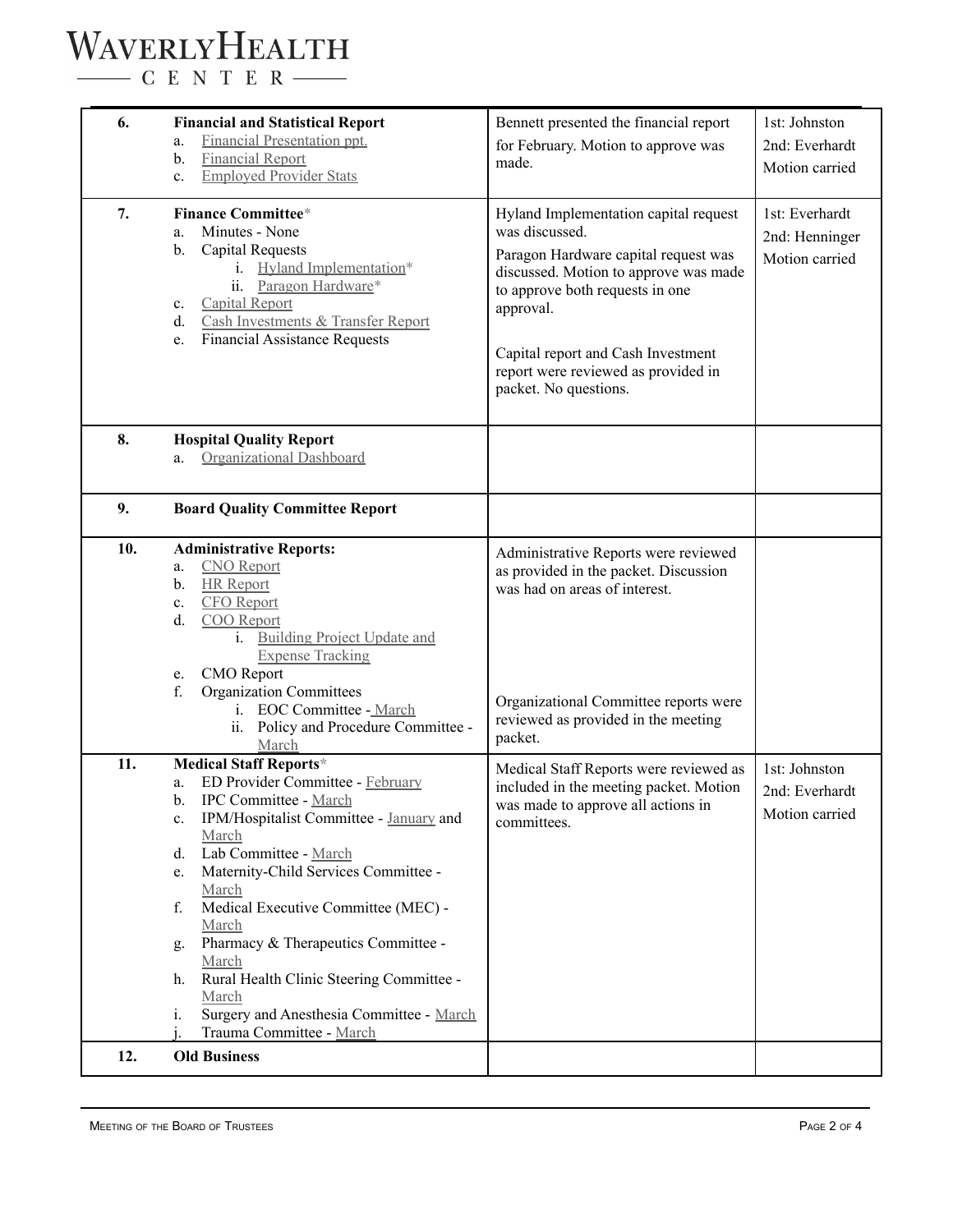## WAVERLYHEALTH

 $\begin{tabular}{c} \quad \quad \textbf{C} \quad E \quad N \quad T \quad E \quad R \end{tabular}$ 

| 13. | a.<br>b.<br>c.<br>d.<br>e.<br>f. | <b>New Business</b><br>Initial Appointments*<br>i. Tilala, Niral MD - Courtesy,<br>Family Medicine, Wapiti Medical<br>Staffing<br>Meyer, Nathaniel MD - Courtesy,<br>ii.<br>Family Medicine, Wapiti Medical<br>Staffing<br>Reappointments - None<br>Change in Staff Category/Status*<br>i. Huck, Stacy CPNP-PC - Active,<br>ARNP - Pediatrics, Waverly Health<br>Center<br>Updated Provider Privileges - None<br>Resignations<br>i. Masse, Nicholas MD - Courtesy,<br>Radiology, RCI<br>Privilege Form Updates - None | A motion was made to approve initial<br>appointments as recommended by<br>MEC.<br>A motion was made to approve change<br>in staff category/status as recommended<br>by MEC. | 1st: Everhardt<br>2nd: Henninger<br>Motion carried<br>1st: Henninger<br>2nd: Johnston<br>Motion carried |
|-----|----------------------------------|-----------------------------------------------------------------------------------------------------------------------------------------------------------------------------------------------------------------------------------------------------------------------------------------------------------------------------------------------------------------------------------------------------------------------------------------------------------------------------------------------------------------------|-----------------------------------------------------------------------------------------------------------------------------------------------------------------------------|---------------------------------------------------------------------------------------------------------|
| 14. |                                  | Policy and procedure, formularies, protocols                                                                                                                                                                                                                                                                                                                                                                                                                                                                          | A motion was made to approve policy,                                                                                                                                        | 1st: Henninger                                                                                          |
|     | a.<br>b.                         | and order sets*<br>New Policies:<br>Bakri<br>$i$ .<br>ii.<br>Jada<br>iii.<br>Laser in the OR<br><b>Surgical Smoke Safety</b><br>iv.<br>Tranexamic Acid SOP<br>V.<br>Revised Policies (Summary Sheets):<br>ED<br>$\mathbf{1}$ .<br>ii.<br><b>EOC</b><br>iii.<br>$IPC$<br>Lab<br>iv.<br>Maternity<br>V.<br>vi. P&T<br>vii.<br><b>RHC</b><br>viii.<br>Surgery                                                                                                                                                            | formularies and order sets as outlined<br>in the meeting folder. All new Policies<br>were reviewed and approved.                                                            | 2nd: Johnston<br>Motion carried                                                                         |
|     | $\mathbf{c}$ .                   | Formulary                                                                                                                                                                                                                                                                                                                                                                                                                                                                                                             |                                                                                                                                                                             |                                                                                                         |
|     | d.                               | Order Sets                                                                                                                                                                                                                                                                                                                                                                                                                                                                                                            |                                                                                                                                                                             |                                                                                                         |